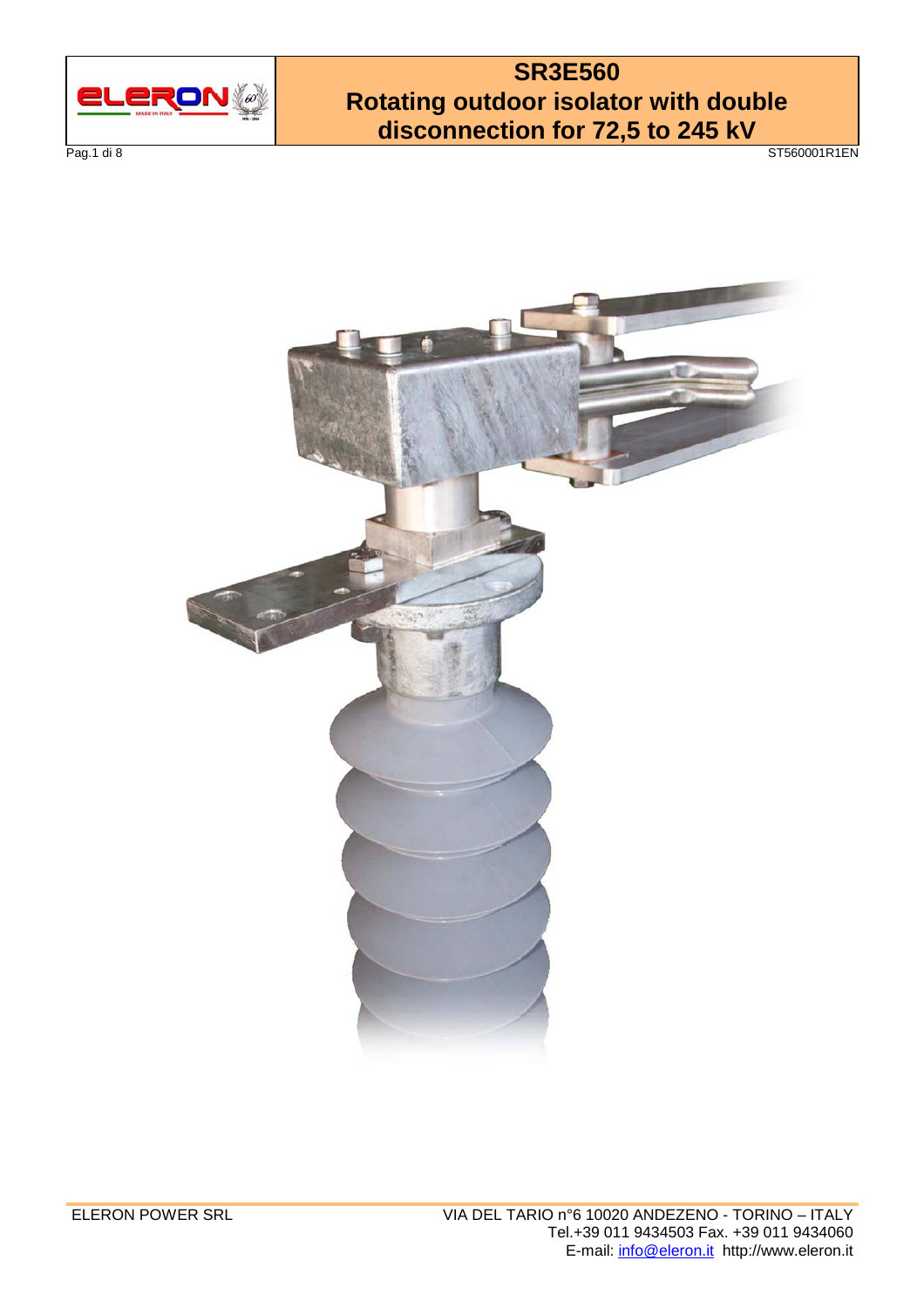

Pag.2 di 8 ST560001R1EN

#### **GENERAL**

SR3E560 three phase rotating outdoor isolator, is designed to be employed in distribution networks, electrical transmission or outdoor transformation field up to 245 kV and they are used for disconnection of lines.

### **CONTRUCTION**

The isolator is formed with single poles with fixed insulators on a base in For both, material is copper Cu-ETP 99,90 tin-coated.

The central insulator rotates on the clutches while the others two are fixed.

The isolator can be equipped with earth linked blade that are locked with the line.

### **MOUNTING**

SR3E560 outdoor isolator can be **mounted** on a steel base in horizontal position, that is fixed with normalized device or special on request. The mechanical electrical links work with rods and joints for the best assembly. The base is normalized for use with different isolators.

### **CURRENT CARRYING SET**

**Moving contact** consists in three separated blades mounted in parallel in alloy. The terminals are equipped the contact-fingers or bar in copper tin coated.

**Fixed contact** is made of bent sheet having a feature, which ensure an optimal working.

**The special moving contact** is mounted when the isolator works in severe environmental condition.

It's equipped with an articulated joint bringing the contact-fingers that make easier the connection in case of strong ice presence.

Both solutions have the same contact pressure guaranteed by stainless steel springs during the normal use and with high current clench effect.

The hold-bar can be realized with flight bar or cylindrical silvered bar.

Alloy or copper cable fixed with stainless steel bolts connect the power line with the isolator.

Components, nuts and screws matter electric parts are in stainless steel.

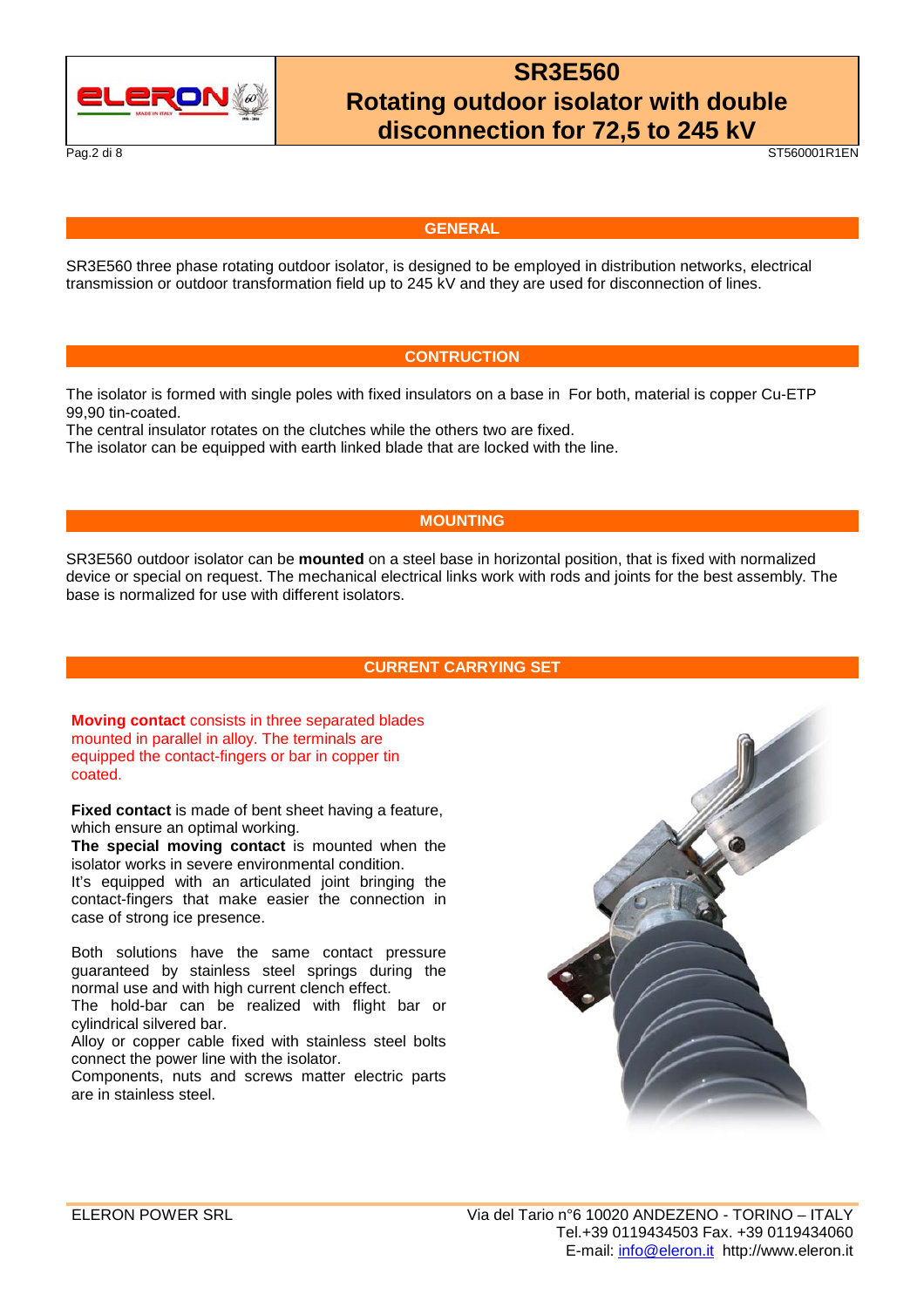

#### Pag.3 di 8 ST560001R1EN

### **INSULATORS**

**Insulating components** used are made of high-quality glazed porcelain or fibre glass and silicone rubber insulators.

All kind of insulators have hot dip galvanized cast iron fittings and are in accordance to IEC standards. Different leakage distance can be chosen according to the environment pollution level.

### **CONTROL AND MANOUVRE DEVICE**

**Operating mechanism** The opening / closing speed is dependent of the operator.

**Operating devices** used are the following:

### • **Manual bottom transmission device**

consists on an handle control manoeuvrable directly. Transmitted devices are braced to the operating mechanism by means of one or more pipe transmission rods and transmitting rod joint. Optional padlock can be fitted.

All operating devices are made of welded structural and bent metal sheets, protected against corrosion by hot-dip galvanization treatment.

Different operating devices are available on request.

- Auxiliary contacts 8NO + 8NC for the remote control.
- Anti-condensate resistance.
- Electrical lock
- Clamp additional.

### • **Motorized command device**

It allows to control the isolator from remote. The manual or motorized local maneuver remains however possible. Several supply voltages are possible to agree with the customer.

All the types of commands are connected to the isolator with rod and combined levers.

The devices are realized with structural steel and weldered steel sheet, protect with treatment of hotgalvanizing.

#### Others devices:

Key-lockers for interlocking in open or in close, customizable.

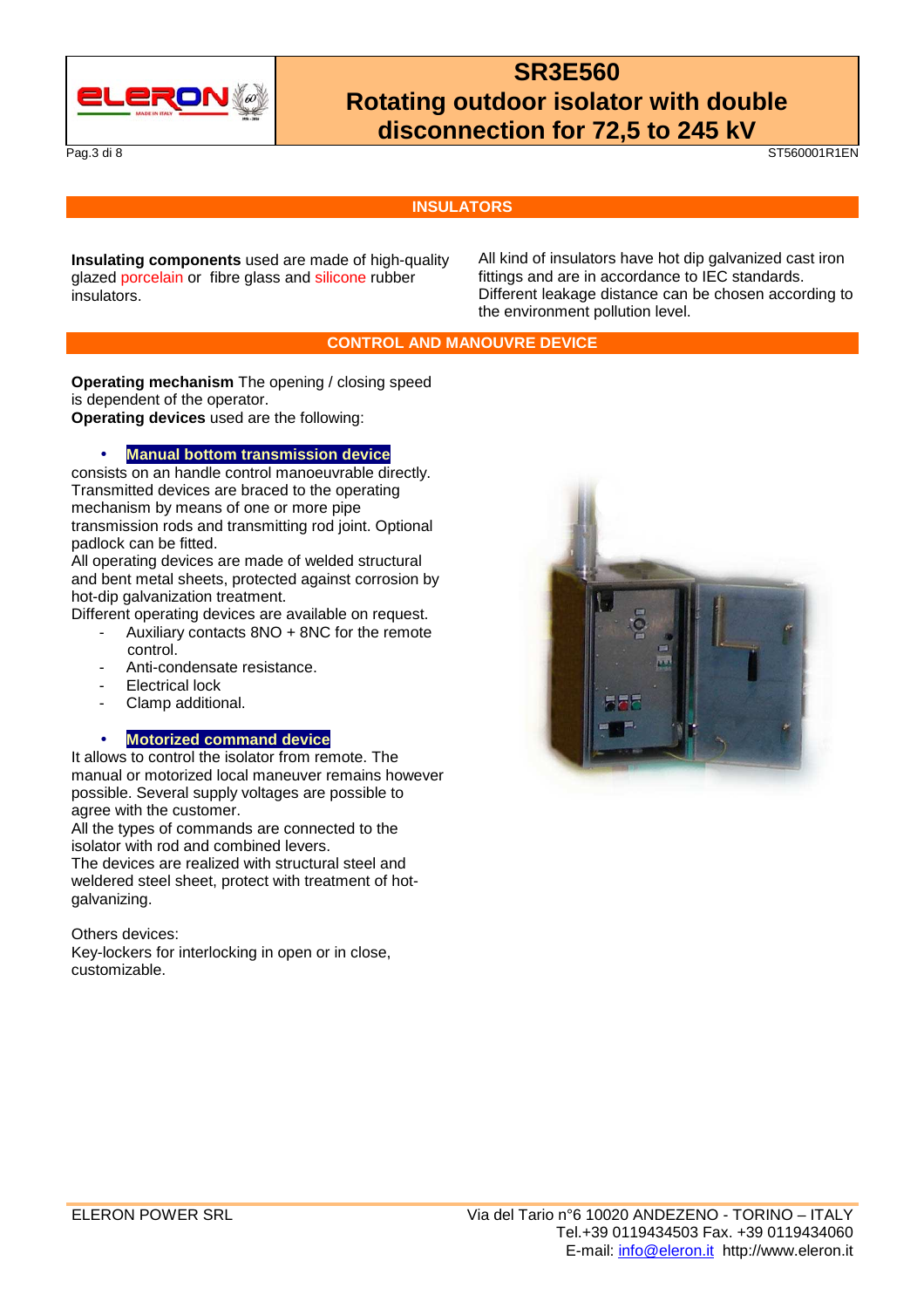

Pag.4 di 8 ST560001R1EN

### **MANUFACTURING, STANDARDS, QUALITY ASSURANCE**

SR3E560 outdoor isolator is born from the experience of Eleron and can boast thousands installations and many years of duty.

The Eleron **manufactures** directly main parts of disconnector as contacts, frame, operating mechanism and devices. Remaining parts come from chosen suppliers, finally Eleron carry out to assembling and test the product.

An internal standard **Quality Assurance** in compliance with governs all manufacturing process UNI EN ISO 9001 standard

Before shipment, all SR3E560 outdoor isolators are subject to the following **routine tests**:

#### **- Dielectric test**

**- Measurement of the resistance of the main circuit - Mechanical operating test**

Outdoor isolator comply with the following **standards**: **- International IEC 62271-102** 

### **- National CEI EN 62271-102**

The isolator SR3E560is a product of the decennial experience of the Eleron staff that developed projects and made a lot of products in Italy and abroad since several years.

Eleron produces itself several parts of the isolator SR3E560. The remaining parts are acquired from our qualified suppliers.

Eleron supplies to the final assemblage and the test of the product.

The company operates with Quality System Certifications EN ISO 9001. Before the shipment, all our isolator SR3E560 are subject to the following tests of routine:

### - **Operational test**

- **Test dielectric**
- **Measure of the power circuit resistance**
- **Verification of the protective coating**

Isolator type SR3E560 has been subordinate to the following prototype tests:

- **Test of isolation**
- **Test of temperature**
- **Test of mechanical duration**
- **Verification of the protective coating**
- **Verification of the adequate operation of the position dispositive**
- **Measure of the power circuit resistance**
- **Test under-ice**
- **Tests of held to the currents short-circuit**

The isolator SR3E560 observes the following norms: **- International IEC 62271-102 - National CEI EN 62271-102, CEI 17-83, CEI 9-43 EN 50152-2**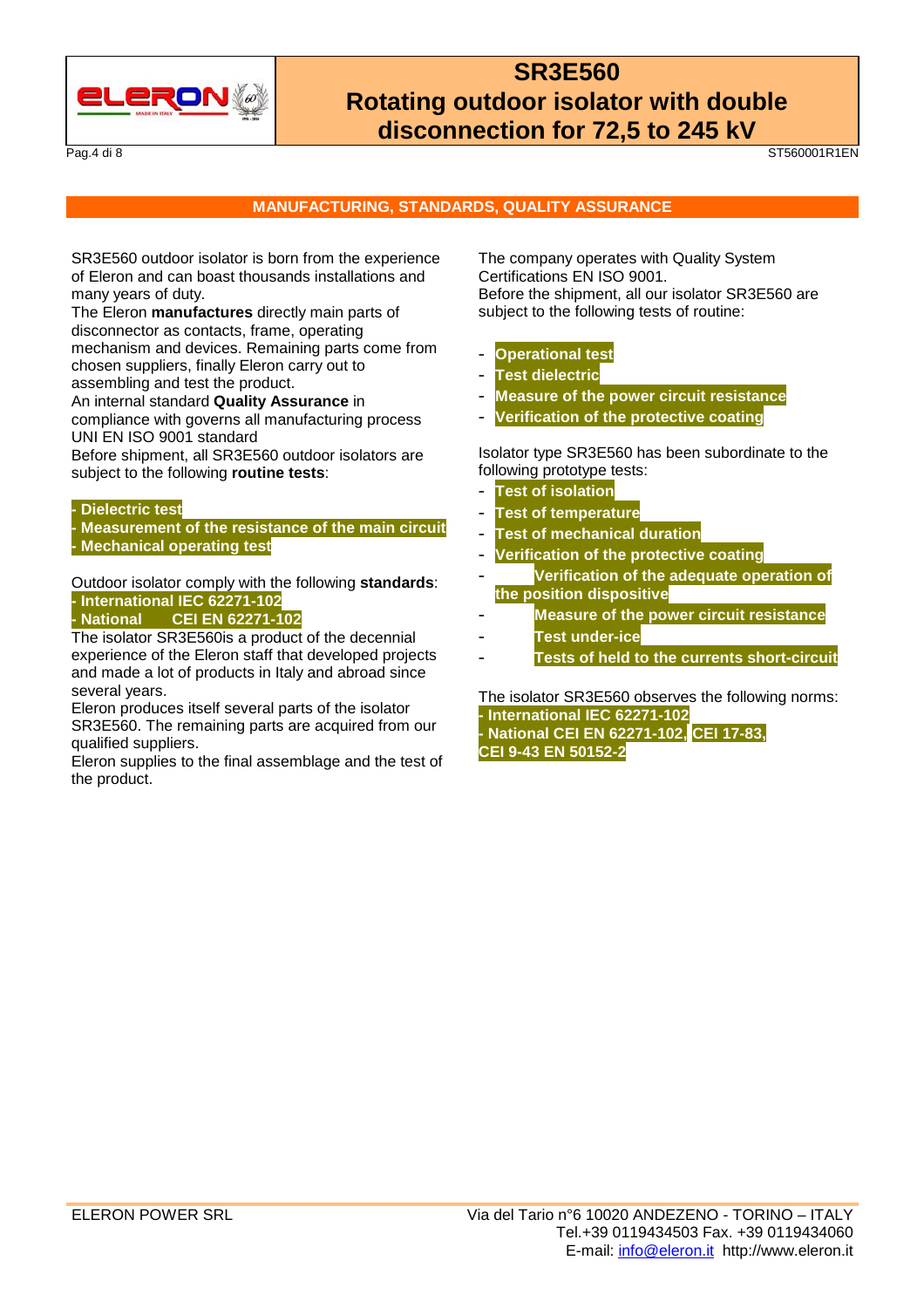

Pag.5 di 8 ST560001R1EN

| <b>TECHNICAL CHARACTERISTICS</b>                                             |      |               |                         |               |             |      |  |  |  |  |  |  |
|------------------------------------------------------------------------------|------|---------------|-------------------------|---------------|-------------|------|--|--|--|--|--|--|
|                                                                              |      |               |                         |               |             |      |  |  |  |  |  |  |
| <b>Ambient temperature</b>                                                   | [°C] |               |                         | $-25 \div 50$ |             |      |  |  |  |  |  |  |
| Nr. of mechanical manoeuvre                                                  |      |               | 1000                    |               |             |      |  |  |  |  |  |  |
| Ice making capacity                                                          | mm   |               | 10                      |               |             |      |  |  |  |  |  |  |
| <b>Isolator's electrical characteristics</b>                                 |      | 72,5kV        | <b>123kV</b>            | <b>145kV</b>  | 170kV 245kV |      |  |  |  |  |  |  |
| Rated normal voltage                                                         | [kV] | 72,5          | 123                     | 145           | 170         | 245  |  |  |  |  |  |  |
| Rated withstand voltage toward earth and between phases<br>(50-60 Hz/1 min.) | [kV] | 140           | 230                     | 275           | 325         | 395  |  |  |  |  |  |  |
| Rated withstand voltage between open contacts (50-60 Hz/1<br>min.)           | [kV] | 160           | 265                     | 315           | 375         | 460  |  |  |  |  |  |  |
| Impulse withstands voltage toward earth and between<br>phases                | [kV] | 325           | 550                     | 650           | 750         | 950  |  |  |  |  |  |  |
| Impulse withstands voltage between open contacts                             | [kV] | 375           | 630                     | 750           | 860         | 1050 |  |  |  |  |  |  |
| <b>Rated normal frequency</b>                                                | [Hz] | $50 \div 60$  |                         |               |             |      |  |  |  |  |  |  |
| Rated normal thermal current                                                 | [A]  |               | 800/1250/1600/2000/2500 |               |             |      |  |  |  |  |  |  |
| Rated admissible short-time current (3 sec.)                                 | [kA] |               | 25/31,5/40/50           |               |             |      |  |  |  |  |  |  |
| <b>Earthing switch's electrical characteristics</b>                          |      | 72,5kV        | <b>123kV</b>            | <b>145kV</b>  | 170kV 245kV |      |  |  |  |  |  |  |
| Rated normal voltage                                                         | [kV] | 72,5          | 123                     | 145           | 170         | 245  |  |  |  |  |  |  |
| Rated withstand voltage toward earth and between phases<br>(50-60 Hz/1 min.) | [kV] | 140           | 230                     | 275           | 325         | 395  |  |  |  |  |  |  |
| Impulse withstands voltage toward earth and between<br>phases                | [kV] | 325           | 550                     | 650           | 750         | 950  |  |  |  |  |  |  |
| Rated admissible short-time current (3 sec.)                                 | [kA] | 25/31,5/40/50 |                         |               |             |      |  |  |  |  |  |  |

**\* For different requests please contact our technical department**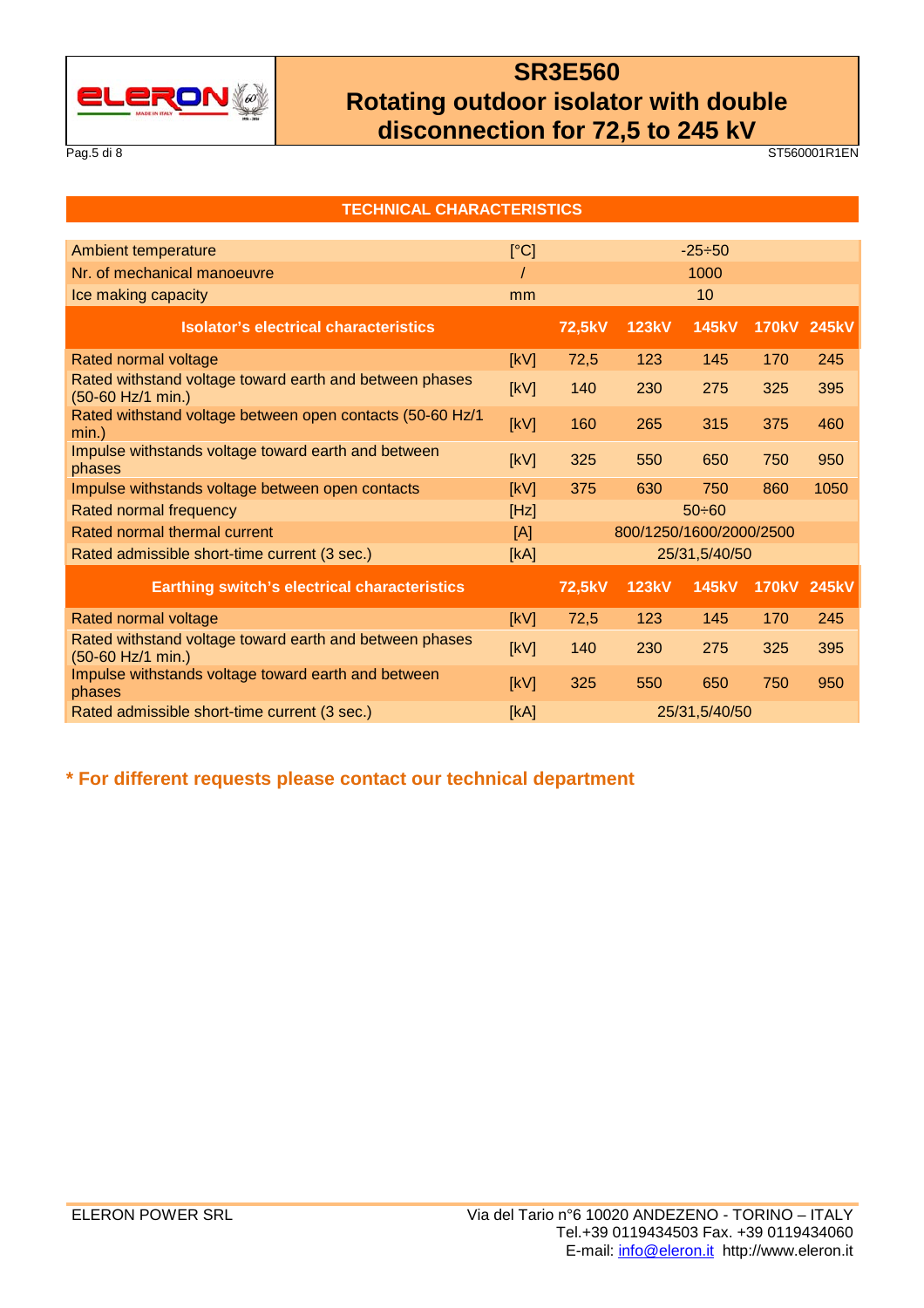

Pag.6 di 8 ST560001R1EN

**DIMENSIONS SR3E560** 



| <b>Overall dimensions (mm)</b> | A    | B(minimum) | С    |      |      |      | K(minimum) |  |
|--------------------------------|------|------------|------|------|------|------|------------|--|
| 72.5 kV                        | 770  | 1200       | 960  | 1210 | 1290 | 1250 | 2700       |  |
| $123$ kV                       | 1220 | 1700       | 1410 | 1810 | 1890 | 1850 | 3700       |  |
| 145 kV                         | 1500 | 2150       | 1690 | 1810 | 1890 | 1850 | 4600       |  |
| <b>170 kV</b>                  | 1700 | 2150       | 1890 | 2110 | 2190 | 2150 | 4600       |  |
| 245 kV                         | 2100 | 2800       | 2290 | 2710 | 2790 | 2750 | 5900       |  |

**Please consult us for other values** Dimensions are subject to changes without notice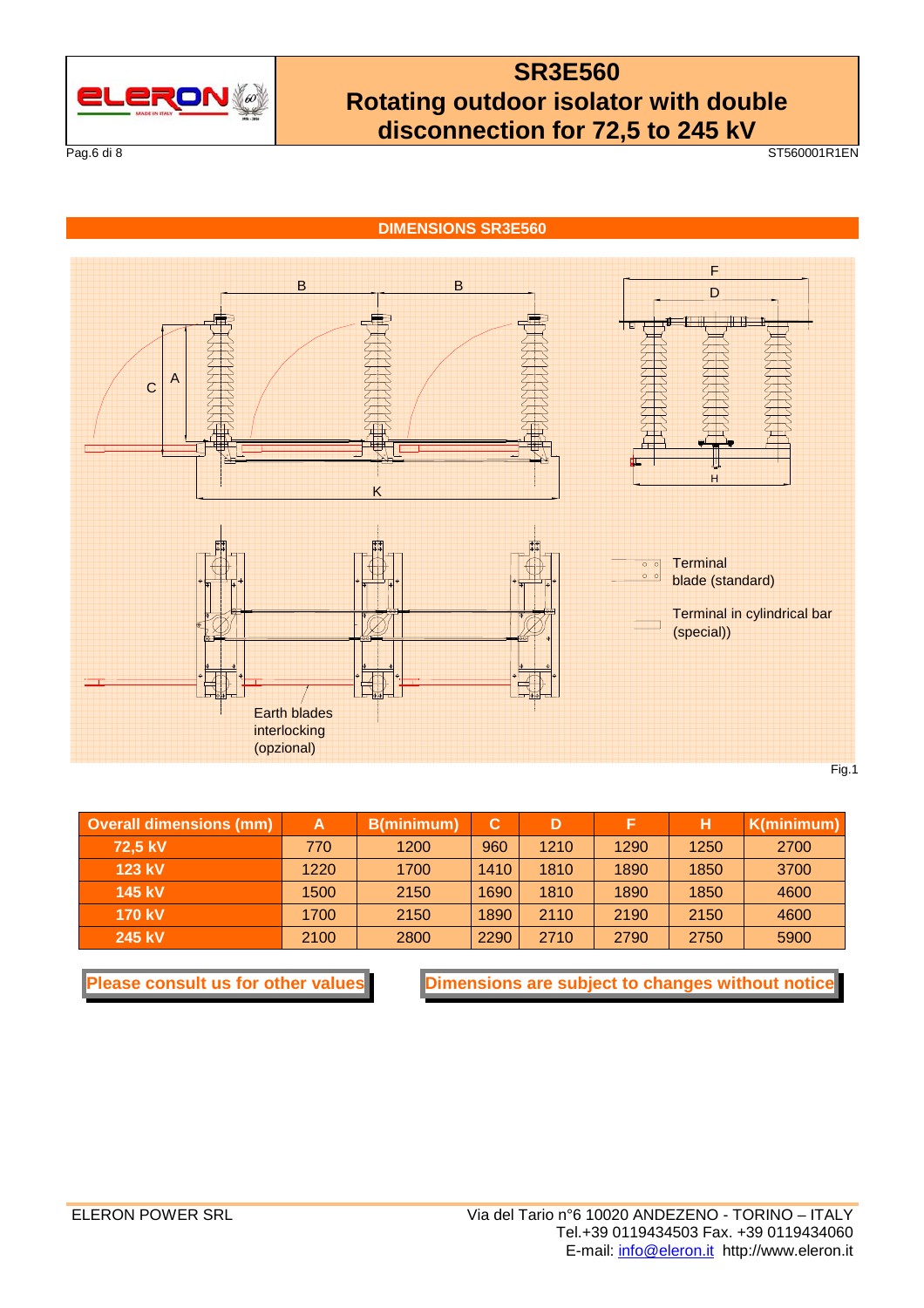

#### Pag.7 di 8 ST560001R1EN

### **OPERATING DEVICES AND ACCESSORIES**